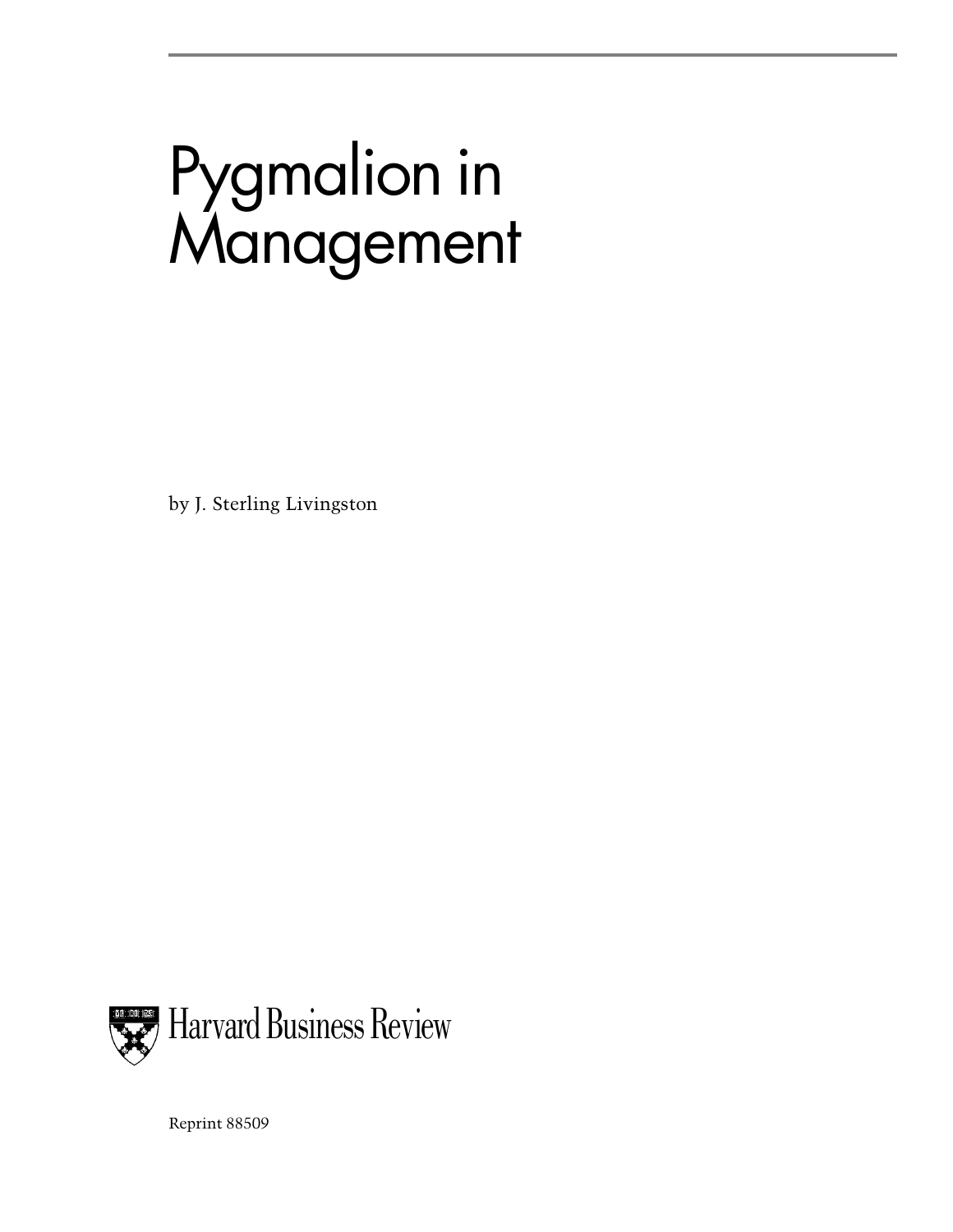# Harvard Business Review



**HBR Subscriptions**

*Harvard Business Review* Subscription Service P.O. Box 52623 Boulder, CO 80322-2623

*Harvard Business Review* Operations Department

Telephone: (800) 545-7685

Fax: (617) 496-8145

Soldiers Field Boston, MA 02163

Telephone: U.S. and Canada (800) 274-3214 Outside U.S. 44-85-846-8888 Fax: (617) 496-8145 American Express, MasterCard, VISA accepted. Billing available.

**HBR Article Reprints HBR Index**

**HBR Custom Reprints**

Inquire about HBR's custom service for quantity orders. Imprint your company's logo on reprint covers, select articles for custom collections or books. Color available.

Telephone: (617) 495-6198 Fax: (617) 496-2470

**Permissions**

For permission to quote or reprint on a one-time basis: Telephone: (800) 545-7685 Fax: (617) 495-6985

For permission to re-publish please write or call:

Permissions Editor Harvard Business School Publishing Corporation Soldiers Field Boston, MA 02163

(617) 495-6849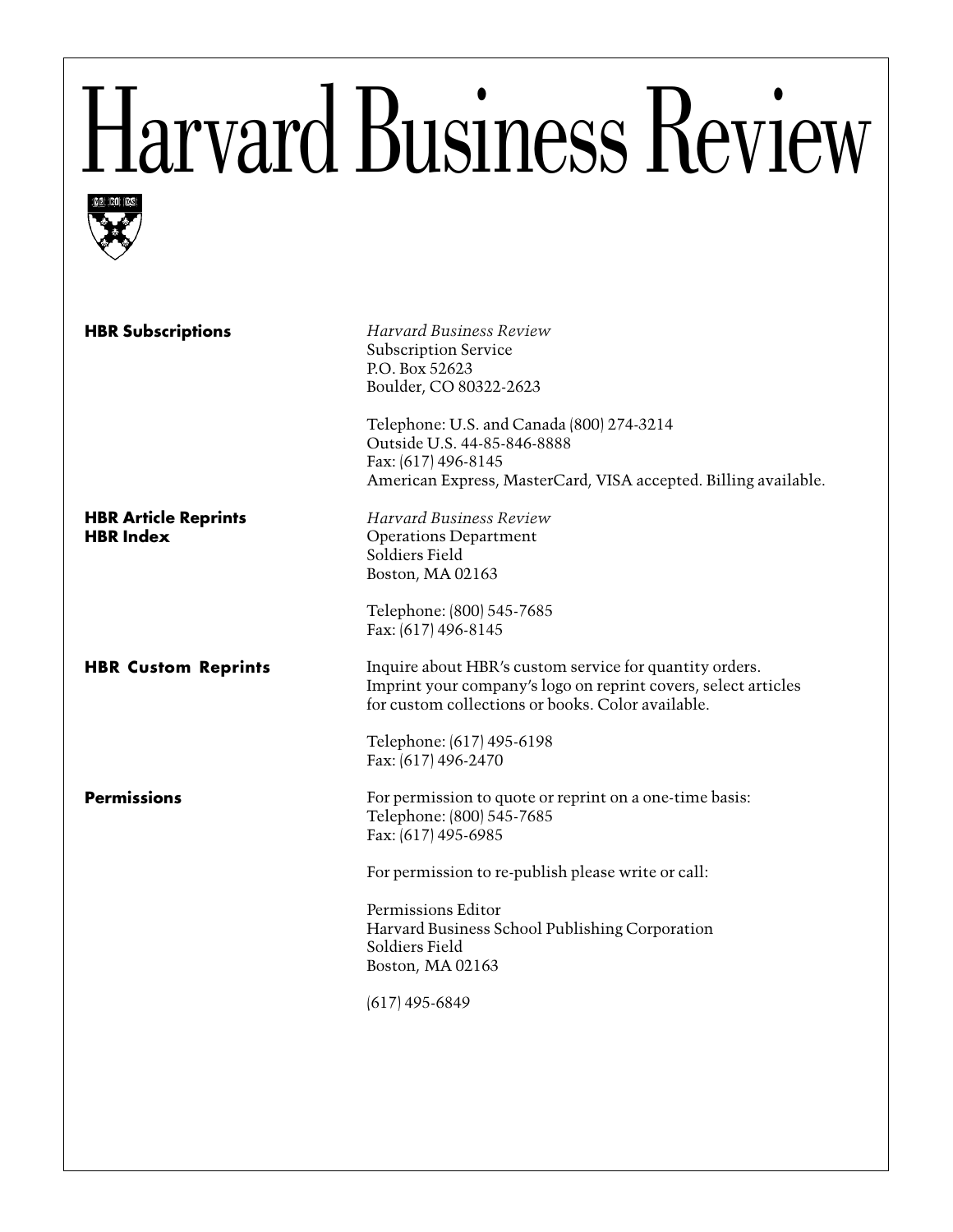# *'gmalion in Management*

by J. Sterling Livingston



*A manager's expectations are the key to a subordinate's performance and development.*

In George Bernard Shaw's *Pygmalion*, Eliza Doolittle explains:

"You see, really and truly, apart from the things anyone can pick up (the dressing and

the proper way of speaking, and so on), the difference between a lady and a flower girl is not how she behaves but how she's treated. I shall always be a flower girl to Professor Higgins because he always treats me

as a flower girl and always will; but I know I can be a lady to you because you always treat me as a lady and always will."

*Pygmalion was a sculptor in Greek mythology who carved a statue of a beautiful woman that subsequently was brought to life. The notion that one person can transform another is the basis for this "classic" article. At the time he wrote it for the July-August 1969 issue, J. Sterling Livingston was a professor of business administration at the Harvard Business School. He had founded the Sterling Institute, a management consulting firm, in 1967. He is now chairman of the Washington, D.C. based institute, which specializes in executive training and development.*

Some managers always treat their subordinates in a way that leads to superior performance. But most managers, like Professor Higgins, unintentionally

# Enthusiasm and apathy – both are infectious.

treat their subordinates in a way that leads to lower performance than they are capable of achieving. The way managers treat their subordinates is subtly influenced by what they expect of them. If managers' expectations are high, productivity is likely to be excellent. If their expectations are low, productivity is likely to be poor. It is as though there were a law that caused subordinates' performance to rise or fall to meet managers' expectations.

The powerful influence of one person's expectations on another's behavior has long been recognized by physicians and behavioral scientists and, more recently, by teachers. But heretofore the importance of managerial expectations for individual and group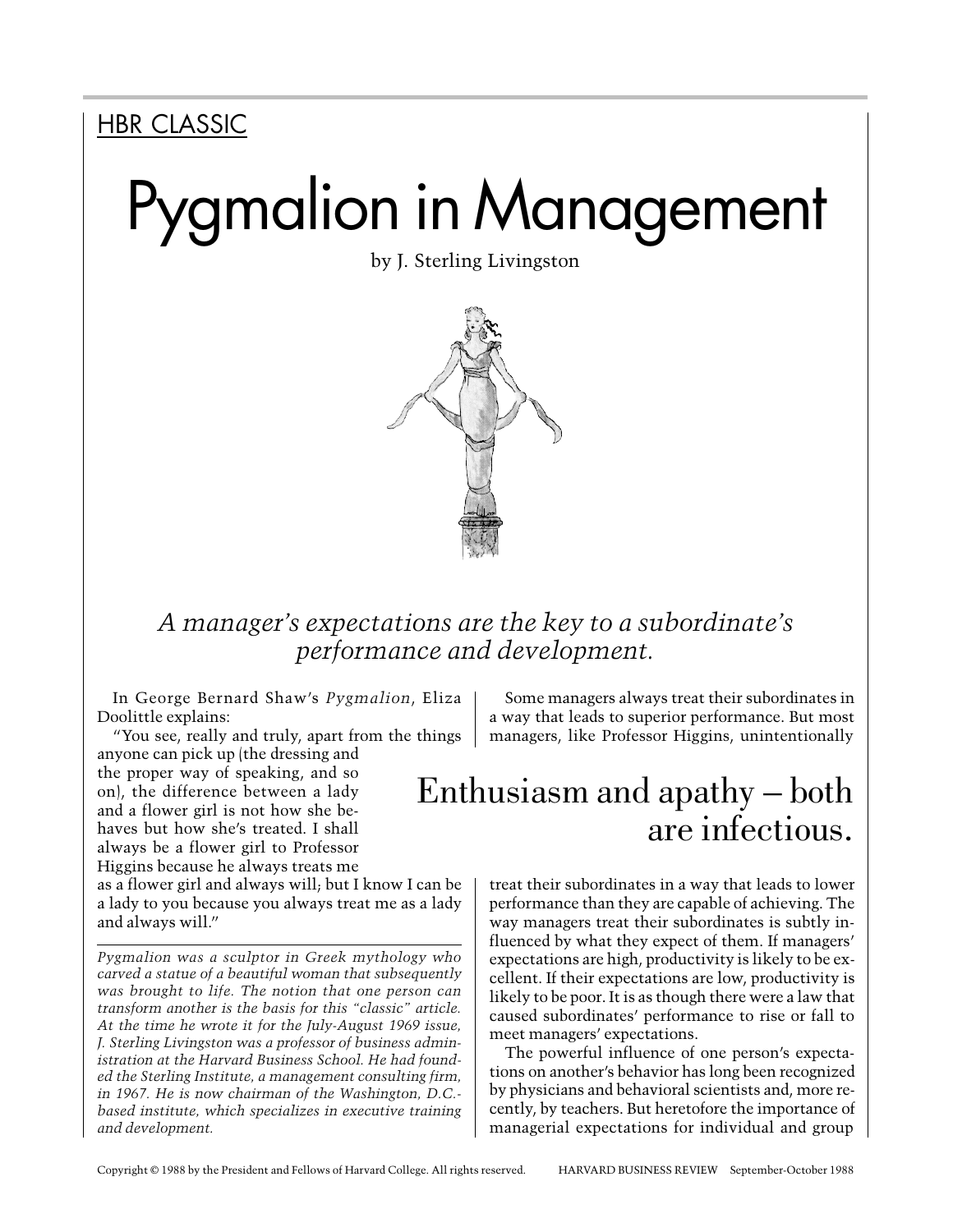performance has not been widely understood. I have documented this phenomenon in a number of case studies prepared during the past decade for major industrial concerns. These cases and other evidence available from scientific research now reveal:

 $\Box$  What managers expect of their subordinates and the way they treat them largely determine their performance and career progress.

 $\Box$  A unique characteristic of superior managers is the ability to create high performance expectations that subordinates fulfill.

 $\square$  Less effective managers fail to develop similar expectations, and as a consequence, the productivity of their subordinates suffers.

 $\Box$  Subordinates, more often than not, appear to do what they believe they are expected to do.

#### Impact on Productivity

One of the most comprehensive illustrations of the effect of managerial expectations on productivity is recorded in studies of the organizational experiment undertaken in 1961 by Alfred Oberlander, manager of the Rockaway district office of the Metropolitan Life Insurance Company. He had observed that outstanding insurance agencies grew faster than average or poor agencies and that new insurance agents performed better in outstanding agencies than in average or poor agencies, regardless of their sales aptitude. He decided, therefore, to group his superior agents in one unit to stimulate their performance and to provide a challenging environment in which to introduce new salespeople.

Accordingly, Oberlander assigned his six best agents to work with his best assistant manager, an equal number of average producers to work with an average assistant manager, and the remaining low

producers to work with the least able manager. He then asked the superior group to produce two-thirds of the premium volume achieved by the entire agency during the previous year. He describes the results as follows:

"Shortly after this selection had been made, the people in the agency

began referring to this select group as a 'superstaff' because of their high esprit de corps in operating so well as a unit. Their production efforts over the first 12 weeks far surpassed our most optimistic expectations...proving that groups of people of sound ability can be motivated beyond their apparently normal productive capacities when the problems created by the poor producer are eliminated from the operation.

"Thanks to this fine result, our overall agency performance improved by 40% and it remained at this figure.

"In the beginning of 1962 when, through expansion, we appointed another assistant manager and assigned him a staff, we again used this same concept, arranging the agents once more according to their productive capacity.

"The assistant managers were assigned...according to their ability, with the most capable assistant manager receiving the best group, thus playing strength to strength. Our agency overall production again improved by about 25% to 30%, and so this staff arrangement remained in place until the end of the year.

"Now in this year of 1963, we found upon analysis that there were so many agents...with a potential of half a million dollars or more that only one staff remained of those people in the agency who were not considered to have any chance of reaching the half-million-dollar mark."

Although the productivity of the "superstaff" improved dramatically, it should be pointed out that the productivity of those in the lowest unit, "who were not considered to have any chance of reaching the half-million-dollar mark," actually declined, and that attrition among them increased. The performance of the superior agents rose to meet their managers' expectations, while that of the weaker ones declined as predicted.

*Self-Fulfilling Prophecies.* The "average" unit, however, proved to be an anomaly. Although the district manager expected only average performance from this group, its productivity increased significantly. This was because the assistant manager in charge of the group refused to believe that she was less capable than the manager of the super-

## Salespeople treated by their bosses as "superstaff" try to live up to that image.

staff or that the agents in the top group had any greater ability than the agents in her group. She insisted in discussions with her agents that every person in the middle group had greater potential than those in the superstaff, lacking only their years of experience in selling insurance. She stimulated her agents to accept the challenge of outperforming the superstaff. As a result, in each year the middle group increased its productivity by a higher per-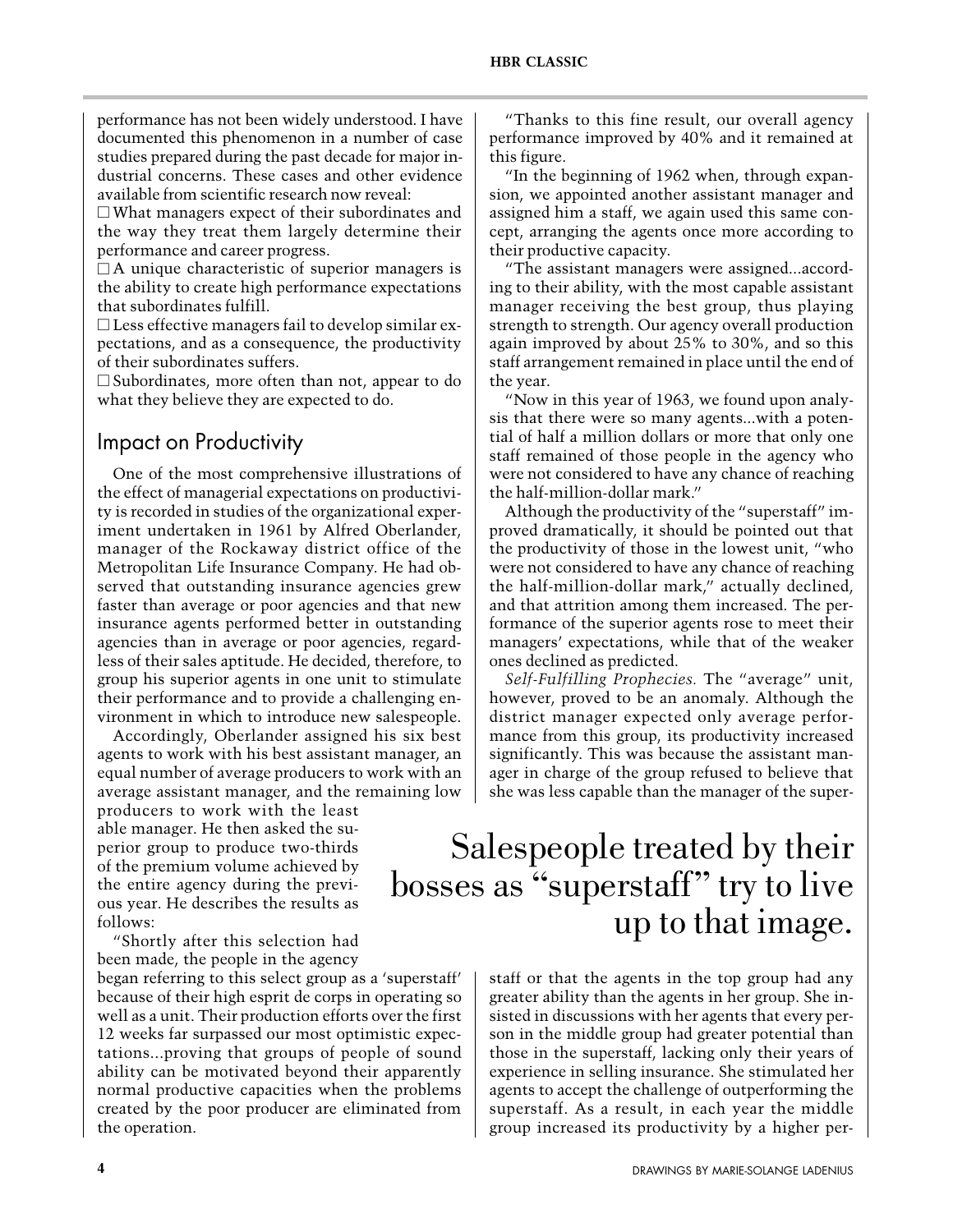centage than the superstaff did (although it never attained the dollar volume of the top group).

It is of special interest that the self-image of the manager of the "average" unit did not permit her to accept others' treatment of her as an "average" manager, just as Eliza Doolittle's image of herself as a lady did not permit her to accept others' treatment of her as a flower girl. The assistant manager transmitted her own strong feelings of efficacy to her agents, created mutual expectancy of high performance, and greatly stimulated productivity.

Comparable results occurred when a similar experiment was made at another office of the company. Further confirmation comes from a study of the early managerial success of 49 college graduates who were management-level employees of an operating company of AT&T. David E. Berlew and Douglas T. Hall of the Massachusetts Institute of Technology examined the career progress of these managers over a period of five years and discovered that their relative success, as measured by salary increases and the company's estimate of each one's performance and potential, depended largely on the company's expectations of them.

The influence of one person's expectations on another's behavior is by no means a business discovery. More than half a century ago, Albert Moll concluded from his clinical experience that subjects behaved as they believed they were expected to. The phenomenon he observed, in which "the prophecy causes its own fulfillment," has recently become a subject of considerable scientific interest. For example:

 $\Box$  In a series of scientific experiments, Robert Rosenthal of Harvard University has demonstrated that a "teacher's expectation for a pupil's intellectual competence can come to serve as an educational self-fulfilling prophecy."

 $\Box$  An experiment in a summer Headstart program for 60 preschoolers compared the performance of pupils under (a) teachers who had been led to expect relatively slow learning by their children, and (b) teachers who had been led to believe that their children had excellent intellectual ability and learning capacity. Pupils of the second group of teachers learned much faster.<sup>1</sup>

Moreover, the healing professions have long recognized that a physician's or psychiatrist's expectations can have a formidable influence on a patient's physical or mental health. What takes place in the minds of the patients and the healers, particularly when they have congruent expectations, may determine the outcome. For instance, the havoc of a doctor's pessimistic prognosis has often been observed. Again, it is well known that the efficacy of a new

drug or a new treatment can be greatly influenced by the physician's expectations – a result referred to by the medical profession as a "placebo effect."

*Pattern of Failure.* When salespersons are treated by their managers as superpeople, as the superstaff was at the Metropolitan Rockaway district office, they try to live up to that image and do what they know supersalespersons are expected to do. But when the agents with poor productivity records are treated by their managers as *not* having "any chance" of success, as the low producers at Rockaway were, this negative expectation also becomes a managerial self-fulfilling prophecy.

Unsuccessful salespersons have great difficulty maintaining their self-image and self-esteem. In response to low managerial expectations, they typically attempt to prevent additional damage to their egos by avoiding situations that might lead to greater failure. They either reduce the number of sales calls they make or avoid trying to "close" sales when that might result in further painful rejection, or both. Low expectations and damaged egos lead them to behave in a manner that increases the probability of failure, thereby fulfilling their managers' expectations. Let me illustrate:

Not long ago I studied the effectiveness of branch bank managers at a West Coast bank with over 500 branches. The managers who had had their lending authority reduced because of high rates of loss became progressively less effective. To prevent further loss of authority, they turned to making only "safe" loans. This action resulted in losses of business to competing banks and a relative decline in both deposits and profits at their branches. Then, to reverse that decline in deposits and earnings, they often "reached" for loans and became almost irrational in their acceptance of questionable credit risks. Their actions were not so much a matter of poor judgment as an expression of their willingness to take desperate risks in the hope of being able to avoid further damage to their egos and to their careers.

Thus, in response to the low expectations of their supervisors who had reduced their lending authority, they behaved in a manner that led to larger credit losses. They appeared to do what they believed they were expected to do, and their supervisors' expectations became self-fulfilling prophecies.

#### Power of Expectations

Managers cannot avoid the depressing cycle of events that flow from low expectations merely by hiding their feelings from subordinates. If managers believe subordinates will perform poorly, it is virtually impossible for them to mask their expectations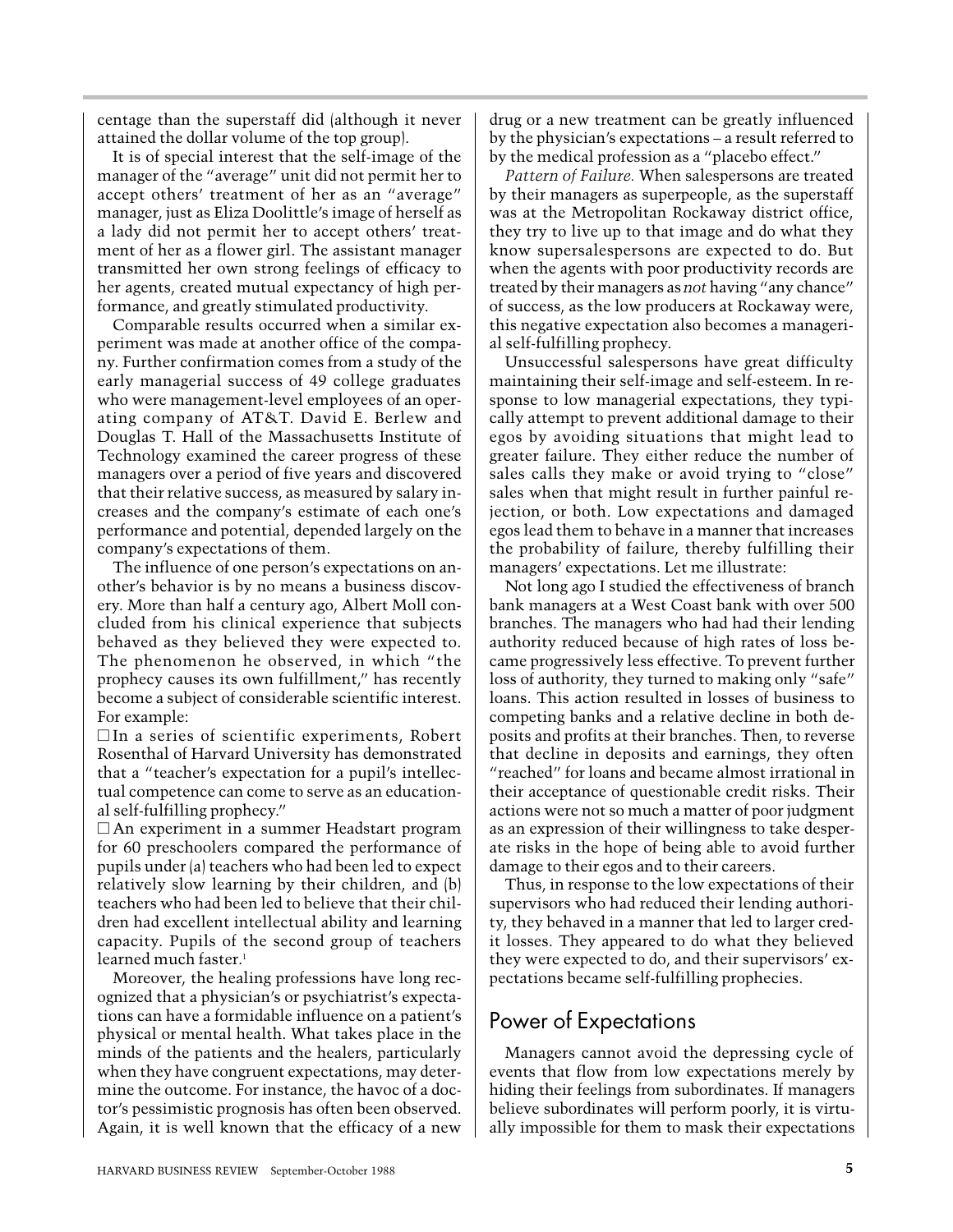because the message usually is communicated unintentionally, without conscious action on their part.

Indeed, managers often communicate most when they believe they are communicating least. For instance, when they say nothing – become cold and uncommunicative – it usually is a sign that they are displeased by a subordinate or believe that he or she is hopeless. The silent treatment communicates negative feelings even more effectively, at times, than a tongue-lashing does. What seems to be critical in the communication of expectations is not what the boss says so much as the way he or she behaves. Indifferent and noncommital treatment, more often than not, is the kind of treatment that communicates low expectations and leads to poor performance.

*Common Illusions.* Managers are more effective in communicating low expectations to their subordinates than in communicating high expectations to them, even though most managers believe exactly the opposite. It usually is astonishingly difficult for them to recognize the clarity with which they transmit negative feelings. To illustrate again:  $\Box$  The Rockaway district manager vigorously denied that he had communicated low expectations to the agents in the poorest group who, he believed, did not have "any chance" of becoming high producers. Yet the message was clearly received by those agents. A typical case was that of an agent who resigned from the low unit. When the district manager told the agent that he was sorry she was leaving, the agent replied, "No you're not; you're glad." Although the district manager previously had said nothing to her, he had unintentionally communicated his low expectations to his agents through his indifferent manner. Subsequently, the agents who were assigned to the lowest unit interpreted the assignment as equivalent to a request for their resignation.

 $\Box$  One of the company's agency managers established superior, average, and low units, even though he was convinced that he had no superior or outstanding subordinates. "All my assistant managers and agents are either average or incompetent," he explained to the Rockaway district manager. Although he tried to duplicate the Rockaway results, his low opinions of his agents were communicated – not so subtly – to them. As a result, the experiment failed.

Positive feelings, on the other hand, often do not come through clearly enough. Another insurance agency manager copied the organizational changes made at the Rockaway district office, grouping the salespeople she rated highly with the best manager, the average salespeople with an average manager, and so on. Improvement, however, did not result from the move. The Rockaway district manager therefore investigated the situation. He discovered that the assistant manager in charge of the highperformance unit was unaware that his manager considered him to be the best. In fact, he and the other agents doubted that the agency manager really believed there was any difference in their abilities. This agency manager was a stolid, phlegmatic, unemotional woman who treated her agents in a rather pedestrian way. Since high expectations had not been communicated to them, they did not understand the reason for the new organization and could not see any point in it. Clearly, the way managers *treat* subordinates, not the way they organize them, is the key to high expectations and high productivity.

*Impossible Dreams.* Managerial expectations must pass the test of reality before they can be translated into performance. To become self-fulfilling prophecies, expectations must be made of sterner stuff than the power of positive thinking or generalized confidence in one's subordinates – helpful as these concepts may be for some other purposes. Subordinates will not be motivated to reach high levels of productivity unless they consider the boss's high expectations realistic and achievable. If they are encouraged to strive for unattainable goals, they eventually give up trying and settle for results that are lower than they are capable of achieving. The experience of a large electrical manufacturing company demonstrates this; the company discovered that production actually declined if production quotas were set too high, because the workers simply stopped trying to meet them. In other words, the practice of "dangling the carrot just beyond the donkey's reach," endorsed by many managers, is not a good motivational device.

Scientific research by David C. McClelland of Harvard University and John W. Atkinson of the University of Michigan has demonstrated that the relationship of motivation to expectancy varies in the form of a bell-shaped curve (see the exhibit).<sup>2</sup>

The degree of motivation and effort rises until the expectancy of success reaches 50%, then begins to fall even though the expectancy of success continues to increase. No motivation or response is aroused when the goal is perceived as being either virtually certain or virtually impossible to attain.

Moreover, as Berlew and Hall have pointed out, if subordinates fail to meet performance expectations that are close to their own level of aspirations, they will lower personal performance goals and standards, performance will tend to drop off, and negative attitudes will develop toward the activity or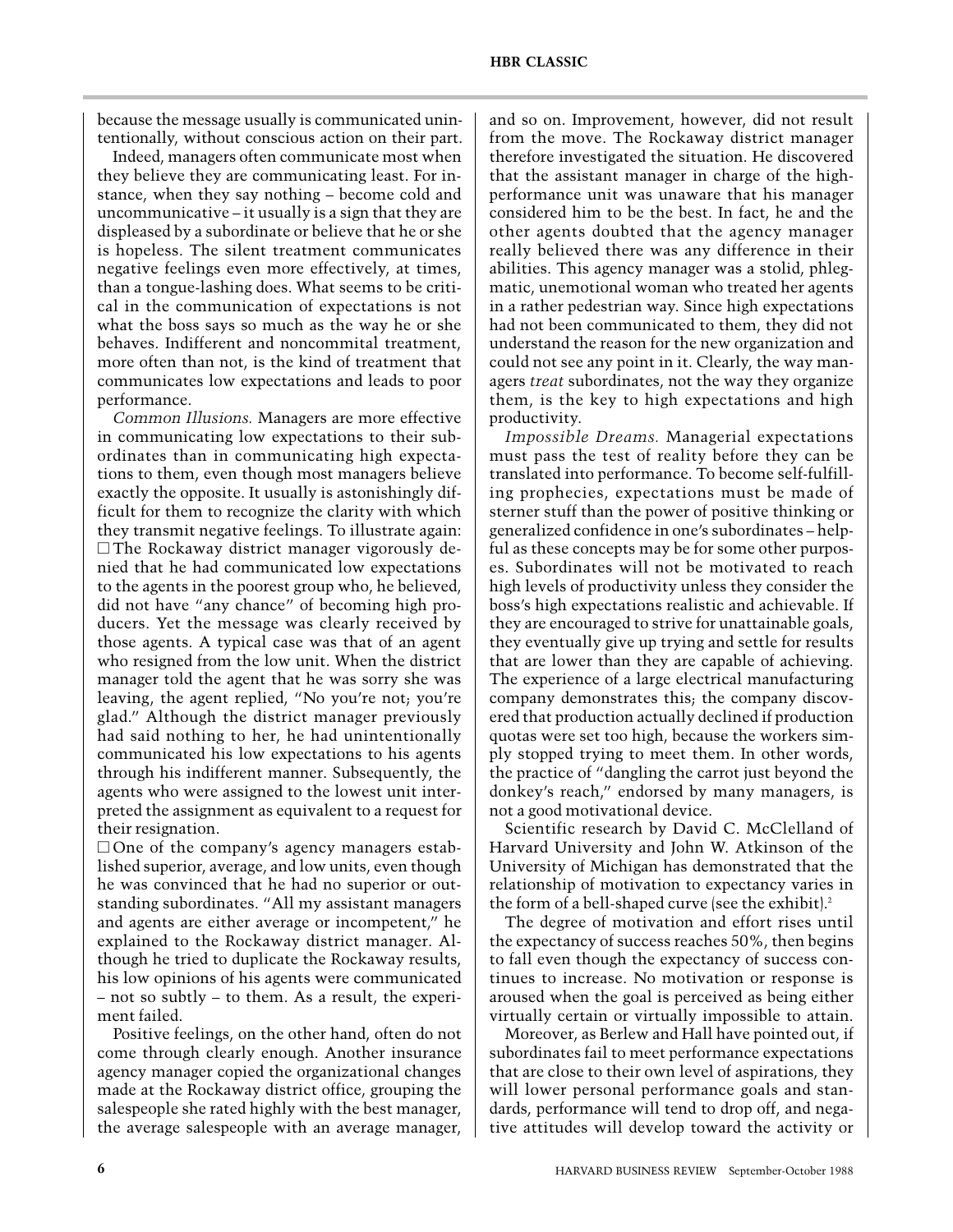#### **Retrospective Commentary**

J. Sterling Livingston

Self-fulfilling managerial prophecies were a bit mysterious when I documented the phenomenon 19 years ago. At that time, the powerful influence of managers' expectations on the development, motivation, and performance of their subordinates was not widely understood. Since then, however, the "Pygmalion effect" has become well known.

Recent research has confirmed that effective leaders have the ability to create high performance expectations that their employees fulfill. Every manager should understand, therefore, how the Pygmalion effect works.

What managers think about themselves and their abilities, as I explained in "Pygmalion In Manage-

ment," is crucial to their effectiveness in creating self-fulfilling prophecies. Warren Bennis and Burt Nanus recently reached a similar conclusion after conducting some 90 interviews with CEOs and top public administrators. They wrote: "Our study of effective leaders strongly suggested that a key factor was…what we're calling…positive self-regard. …Positive self-regard seems to exert its force by creating in others a sense of confidence and high expectations, not very different from the fabled Pygmalion effect."\*

The way managers develop confidence in their abilities and transmit their feelings of efficacy to their employees is illustrated by the success of Lee A. Iacocca of Chrysler – whom, interestingly, Bennis and Nanus used as a model for their theory of leadership. Iacocca's self-assurance can be traced to his prior success as president of Ford. His subsequent prophecy that Chrysler would be saved was accepted as credible by Chrysler's employees because they saw him as a competent automobile executive. They tried hard to meet his expectations and "behaved as they believed they were expected to," which my article indicated would be normal under the circumstances.

It is highly unlikely, however, that Iacocca could have saved Chrysler if he had been an industry outsider who needed two or three years to learn the automotive business. If he had been an outsider, he could not have moved decisively to do what needed to be

done, nor could he have created a strong sense of confidence and high expectations among Chrysler's employees. His success was due to his experience and competence. It is doubtful that a prophecy by a lessqualified executive would have been self-fulfilling. So the message for managers is this: to be a Pygmalion, you must acquire the industry knowledge and job skills required to be confident of your high expectations and to make them credible to your employees.

Your organization can help identify the knowledge and skills you need to perform your job effectively. Your supervisors can give you assignments that will spur your development. But you must assume responsibility for your own development and career growth.

> A word of caution may be in order, however. As I explained in my article, managers often unintentionally communicate low expectations to their subordinates, even though they believe otherwise. When they communicate low expectations, they become "negative" Pygmalions who undermine the self-confidence of their employees and reduce their effectiveness. Managers must be extremely sensitive, therefore, to their own behavior and its impact on their subordinates. They must guard against treating their em-

ployees in ways that lower their feelings of efficacy and self-esteem and are unproductive.

If I were writing "Pygmalion in Management" today, I might focus more attention on the problems of the negative Pygmalions because there are more of them than positive Pygmalions in U.S. industry. But the dark side of the Pygmalion effect is distressing, and I prefer to think about the bright side. It is a hopeful concept that can help all managers become more effective.

The difference between employees who perform well and those who perform poorly is not how they are paid but how they are treated. All managers can learn how to treat their employees in ways that will lead to mutual expectations of superior performance. The most effective managers always do.

\*Reported in their book *Leaders* (New York: Harper & Row, 1985).

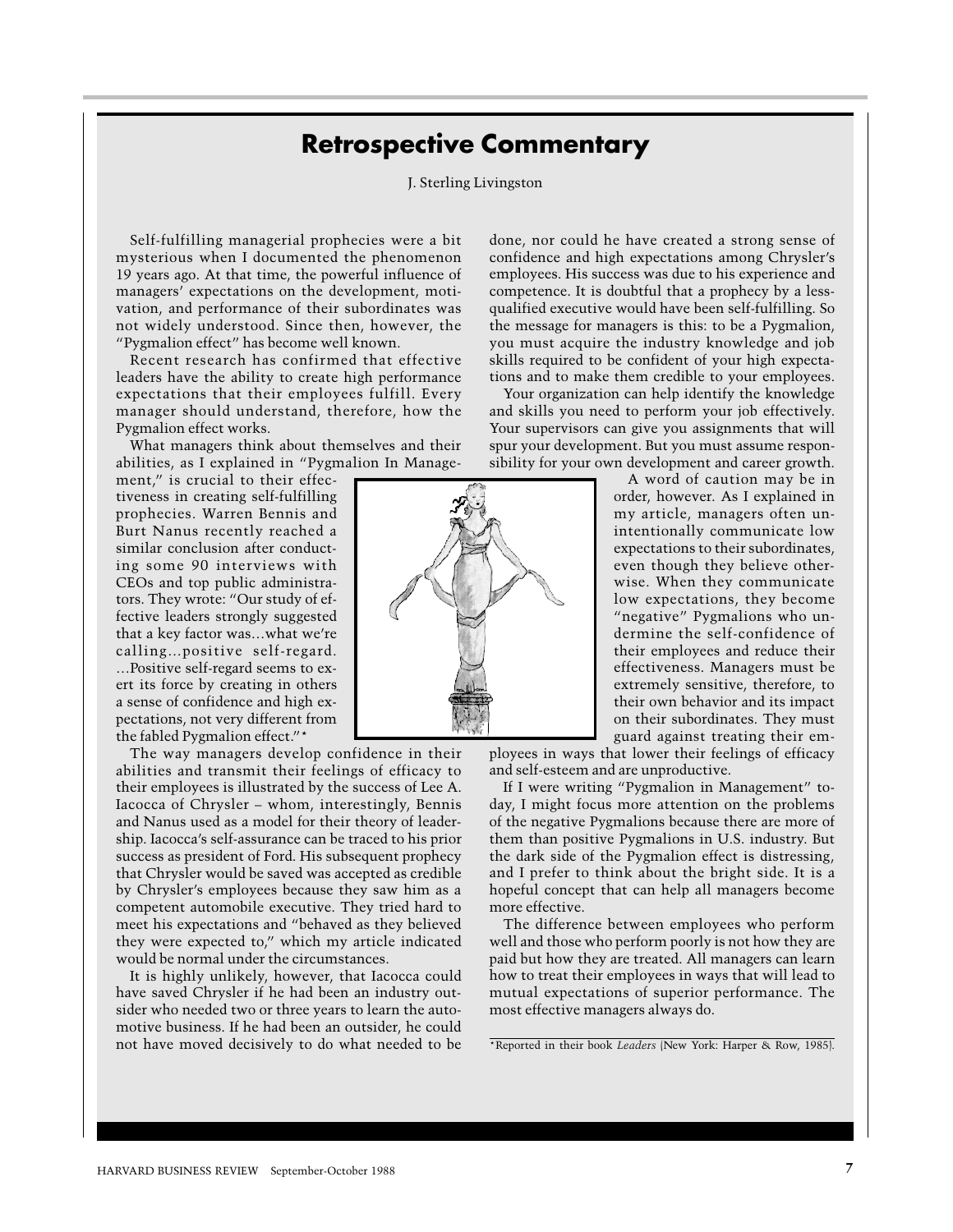job.<sup>3</sup> It is therefore not surprising that failure of subordinates to meet the unrealistically high expectations of their managers leads to high rates of attrition, either voluntary or involuntary.

*Secret of Superiority.* Something takes place in the minds of superior managers that does not occur in the minds of those who are less effective. While

## Indifference says to subordinates, "I don't think much of you."

superior managers are consistently able to create high performance expectations that their subordinates fulfill, weaker managers are not successful in obtaining a similar response. What accounts for the difference?

The answer, in part, seems to be that superior managers have greater confidence than other managers in their own ability to develop the talents of their subordinates. Contrary to what might be assumed, the high expectations of superior managers are based primarily on what they think about themselves – about their own ability to select, train, and motivate their subordinates. What managers believe about themselves subtly influences what they believe about their subordinates, what they expect of them, and how they treat them. If they have confidence in their ability to develop and stimulate them to high levels of performance, they will expect much of them and will treat them with confidence that their expectations will be met. But if they have doubts about their ability to stimulate them, they will expect less of them and will treat them with less confidence.

Stated in another way, the superior managers' record of success and their confidence in their ability give their high expectations credibility. As a consequence, their subordinates accept these expectations as realistic and try hard to achieve them.

The importance of what a manager believes about his or her training and motivational ability is illustrated by "Sweeney's Miracle," a managerial and educational self-fulfilling prophecy.

James Sweeney taught industrial management and psychiatry at Tulane University, and he also was responsible for the operation of the Biomedical Computer Center there. Sweeney believed that he could teach even a poorly educated man to be a capable computer operator. George Johnson, a former hospital porter, became janitor at the computer center; he was chosen by Sweeney to prove his conviction. In the mornings, George Johnson performed his janitorial duties, and in the afternoons Sweeney taught him about computers.

Johnson was learning a great deal about computers when someone at the university concluded that to be a computer operator one had to have a certain

> I.Q. score. Johnson was tested, and his I.Q. indicated that he would not be able to learn to type, much less operate a computer.

> But Sweeney was not convinced. He threatened to quit unless Johnson was permitted to learn to program and operate the computer. Sweeney prevailed, and he is still running

the computer center. Johnson is now in charge of the main computer room and is responsible for training new employees to program and operate the computer.4

Sweeney's expectations were based on what he believed about his own teaching ability, not on Johnson's learning credentials. What managers believe about their ability to train and motivate subordinates clearly is the foundation on which realistically high managerial expectations are built.

#### The Critical Early Years

Managerial expectations have their most magical influence on young people. As subordinates mature and gain experience, their self-image gradually hardens, and they begin to see themselves as their career records imply. Their own aspirations and the expectations of their superiors become increasingly controlled by the "reality" of their past performance. It becomes more and more difficult for them and for their managers to generate mutually high expectations unless they have outstanding records.

Incidentally, the same pattern occurs in school. Rosenthal's experiments with educational self-fulfilling prophecies consistently demonstrate that teachers' expectations are more effective in influencing intellectual growth in younger children than in older children. In the lower grade levels, particularly in the first and second grades, the effects of teachers' expectations are dramatic. In the upper grade levels, teachers' prophecies seem to have little effect on children's intellectual growth, although they do affect their motivation and attitude toward school. While the declining influence of teachers' expectations cannot be completely explained, it is reasonable to conclude that younger children are more malleable, have fewer fixed no-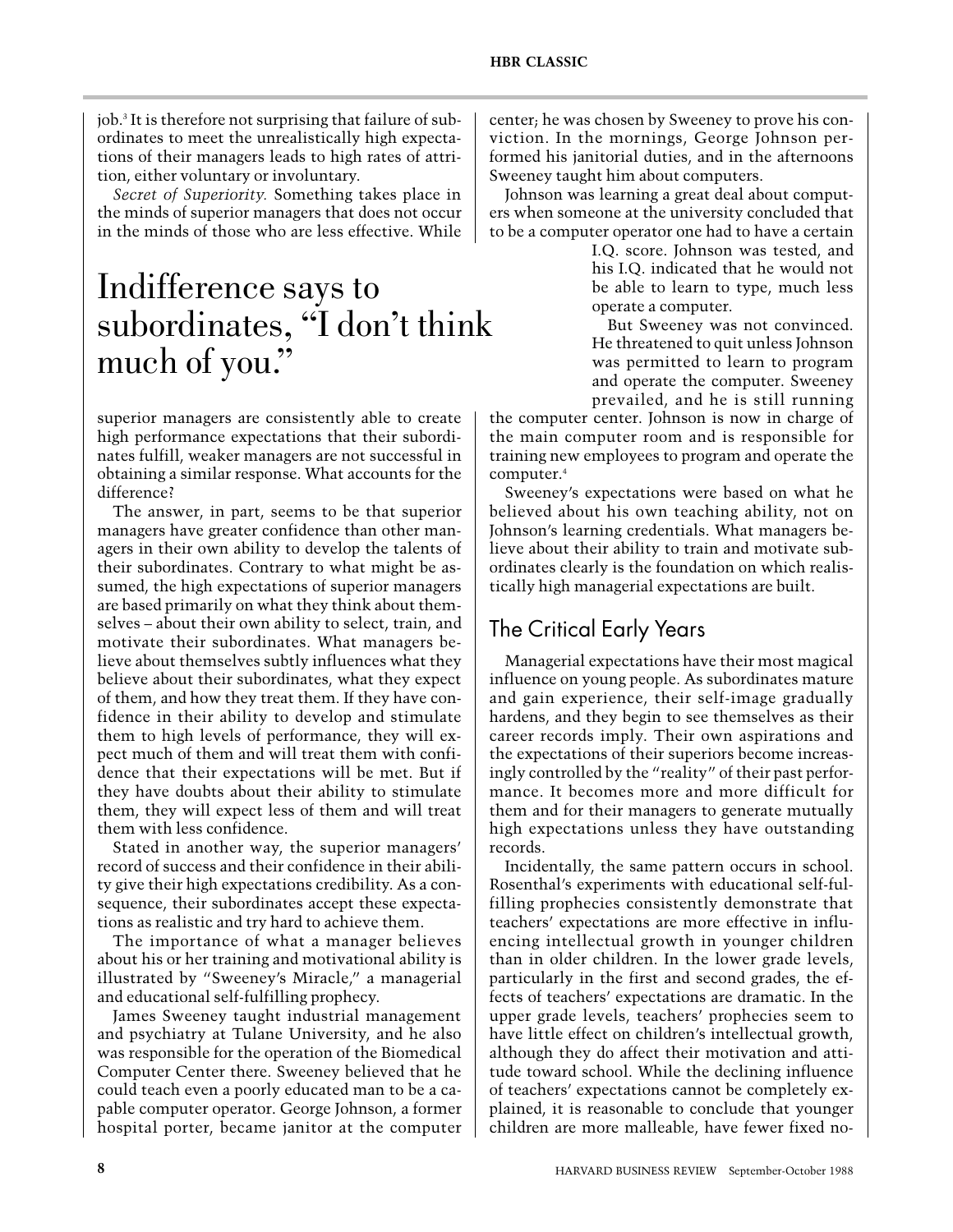

tions about their abilities, and have less well-established reputations in the schools. As they grow, particularly if they are assigned to "tracks" on the basis of their records, as is now often done in public schools, their beliefs about their intellectual ability and their teachers' expectations of them begin to harden and become more resistant to influence by others.

*Key to Future Performance.* The early years in a business organization, when young people can be strongly influenced by managerial expectations, are critical in determining future performance and career progress. This is shown by a study at AT&T.

Berlew and Hall found that what the company initially expected of 49 college graduates who were management-level employees was the most critical factor in their subsequent performance and success. The researchers concluded that the correlation between how much a company expects of an employee in the first year and how much that employee contributes during the next five years was "too compelling to be ignored."5

Subsequently, the two men studied the career records of 18 college graduates who were hired as management trainees in another of AT&T's operating companies. Again they found that both expectations and performance in the first year correlated consistently with later performance and success.

"Something important is happening in the first year...," Berlew and Hall concluded. "Meeting high company expectations in the critical first year leads to the internalization of positive job attitudes and high standards; these attitudes and standards, in turn, would first lead to and be reinforced by strong performance and success in later years. It should also follow that a new manager who meets the challenge of one highly demanding job will be given subsequently a more demanding job, and his level of contribution will rise as he responds to the company's growing expectations of him. The key...is the concept of the first year as a *critical period for learning*, a time when the trainee is uniquely ready to develop or change in the direction of the company's expectations."6

*Most Influential Boss.* A young person's first manager is likely to be the most influential in that person's career. If managers are unable or unwilling to develop the skills young employees need to perform effectively, the latter will set lower personal standards than they are capable of achieving, their self-images will be impaired, and they will develop negative attitudes toward jobs, employers, and – in all probability – their own careers in business. Since the chances of building successful careers with these first employers will decline rapidly, the employees will leave, if they have high aspirations, in hope of finding better opportunities. If, on the other hand, early managers help employees achieve maximum potential, they will build the foundations for successful careers.

With few exceptions, the most effective branch managers at a large West Coast bank were mature people in their forties and fifties. The bank's executives explained that it took considerable time for a person to gain the knowledge, experience, and judgment required to handle properly credit risks, customer relations, and employee relations.

One branch manager, however, ranked in the top 10% of the managers in terms of effectiveness (which included branch profit growth, deposit growth, scores on administrative audits, and subjective rankings by superiors), was only 27 years old. This young person had been made a branch manager at 25, and in two years had improved not only the performance of the branch substantially but also developed a younger assistant manager who, in turn, was made a branch manager at 25.

The assistant had had only average grades in college, but in just four years at the bank had been assigned to work with two branch managers who were remarkably effective teachers. The first boss, who was recognized throughout the bank for unusual skill in developing young people, did not believe that it took years to gain the knowledge and skill needed to become an effective banker. After two years, the young person was made assistant manager at a branch headed by another executive, who also was an effective developer of subordinates. Thus it was that the young person, when promoted to head a branch, confidently followed the model of two previous superiors in operating the branch, quickly established a record of outstanding performance, and trained an assistant to assume responsibility early.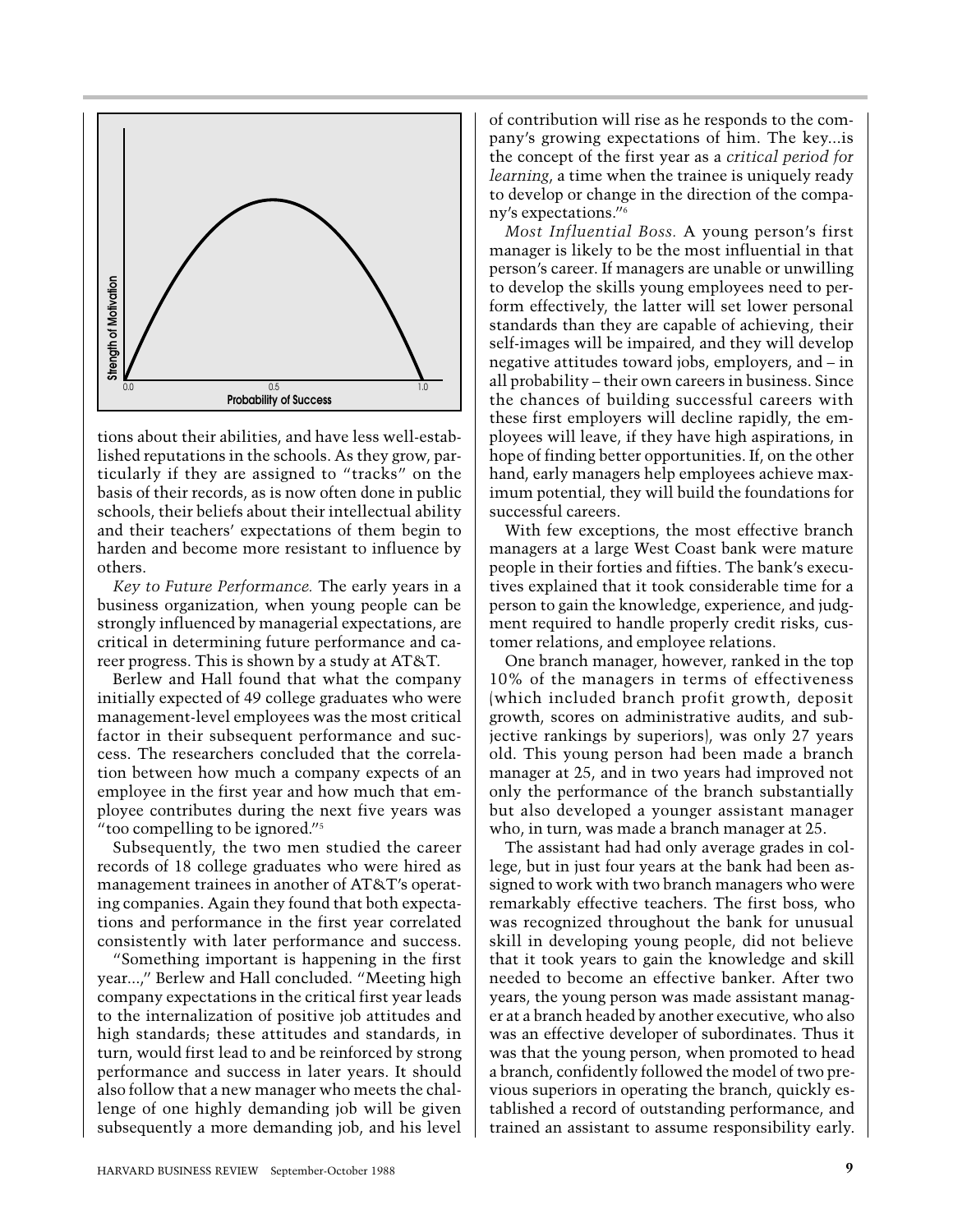For confirming evidence of the crucial role played by a person's first bosses, let us turn to selling, since performance in this area is more easily measured than in most managerial areas. Consider the following investigations:

 $\Box$  In a study of the careers of 100 insurance salespeople who began work with either highly competent or less-than-competent agency managers, the Life Insurance Agency Management Association found that those with average sales-aptitude test scores were nearly five times as likely to succeed under managers with good performance records as under managers with poor records, and those with superior sales aptitude scores were found to be twice as likely to succeed under high-performing managers as under low-performing managers.<sup>7</sup>

 $\Box$  The Metropolitan Life Insurance Company determined in 1960 that differences in the productivity of new insurance agents who had equal sales aptitudes could be accounted for only by differences in the ability of managers in the offices to which they were assigned. Agents whose productivity was high in relation to their aptitude test scores invariably were employed in offices that had production records among the top third in the company. Conversely, those whose productivity was low in relation to their test scores typically were in the least successful offices. After analyzing all the factors that might have accounted for these variations, the company concluded that differences in the performance of new agents were due primarily to differences in the "proficiency in sales training and direction" of the local managers.<sup>8</sup>

 $\Box$  A study I conducted of the performance of automobile salespeople in Ford dealerships in New England revealed that superior salespersons were concentrated in a few outstanding dealerships. For instance, 10 of the top 15 salespeople in New England were in 3 (out of approximately 200) of the dealerships in this region, and 5 of the top 15 people were in one highly successful dealership. Yet 4 of these people previously had worked for other dealers without achieving outstanding sales records. There was little doubt that the training and motivational skills of managers in the outstanding dealerships were critical.

*Astute Selection.* While success in business sometimes appears to depend on the luck of the draw, more than luck is involved when a young person is selected by a superior manager. Successful managers do not pick their subordinates at random or by the toss of a coin. They are careful to select only those who they "know" will succeed. As Metropolitan's Rockaway district manager, Alfred Oberlander, insisted: "Every man or woman who starts with us is going to be a top-notch life insurance agent, or he or she would not have been asked to join the team."

When pressed to explain how they "know" whether a person will be successful, superior managers usually end up by saying something like, "The qualities are intangible, but I know them when I see them." They have difficulty being explicit because their selection process is intuitive and is based on interpersonal intelligence that is difficult to describe. The key seems to be that they are able to identify subordinates with whom they can probably work effectively – people with whom they are compatible and whose body chemistry agrees with their own. They make mistakes, of course. But they "give up" on a subordinate slowly because that means "giving up" on themselves – on their judgment and ability in selecting, training, and motivating people. Less effective managers select subordinates more quickly and give up on them more easily, believing that the inadequacy is that of the subordinate, not of themselves.

#### Developing Young People

Observing that his company's research indicates that "initial corporate expectations for performance (with real responsibility) mold subsequent expectations and behavior," R.W. Walters, Jr., director of college employment at AT&T, contends that "initial bosses of new college hires must be the best in the organization."9 Unfortunately, however, most companies practice exactly the opposite.

Rarely do new graduates work closely with experienced middle managers or upper-level executives. Normally they are bossed by first-line managers who tend to be the least experienced and least effective in the organization. While there are exceptions, first-line managers generally are either "old pros" who have been judged as lacking competence for higher levels of responsibility, or they are younger people who are making the transition from "doing" to "managing." Often these managers lack the knowledge and skill required to develop the productive capabilities of their subordinates. As a consequence, many college graduates begin their careers in business under the worst possible circumstances. Since they know their abilities are not being developed or used, they quite naturally soon become negative toward their jobs, employers, and business careers.

Although most top executives have not yet diagnosed the problem, industry's greatest challenge by far is to rectify the underdevelopment, underutilization, and ineffective management and use of its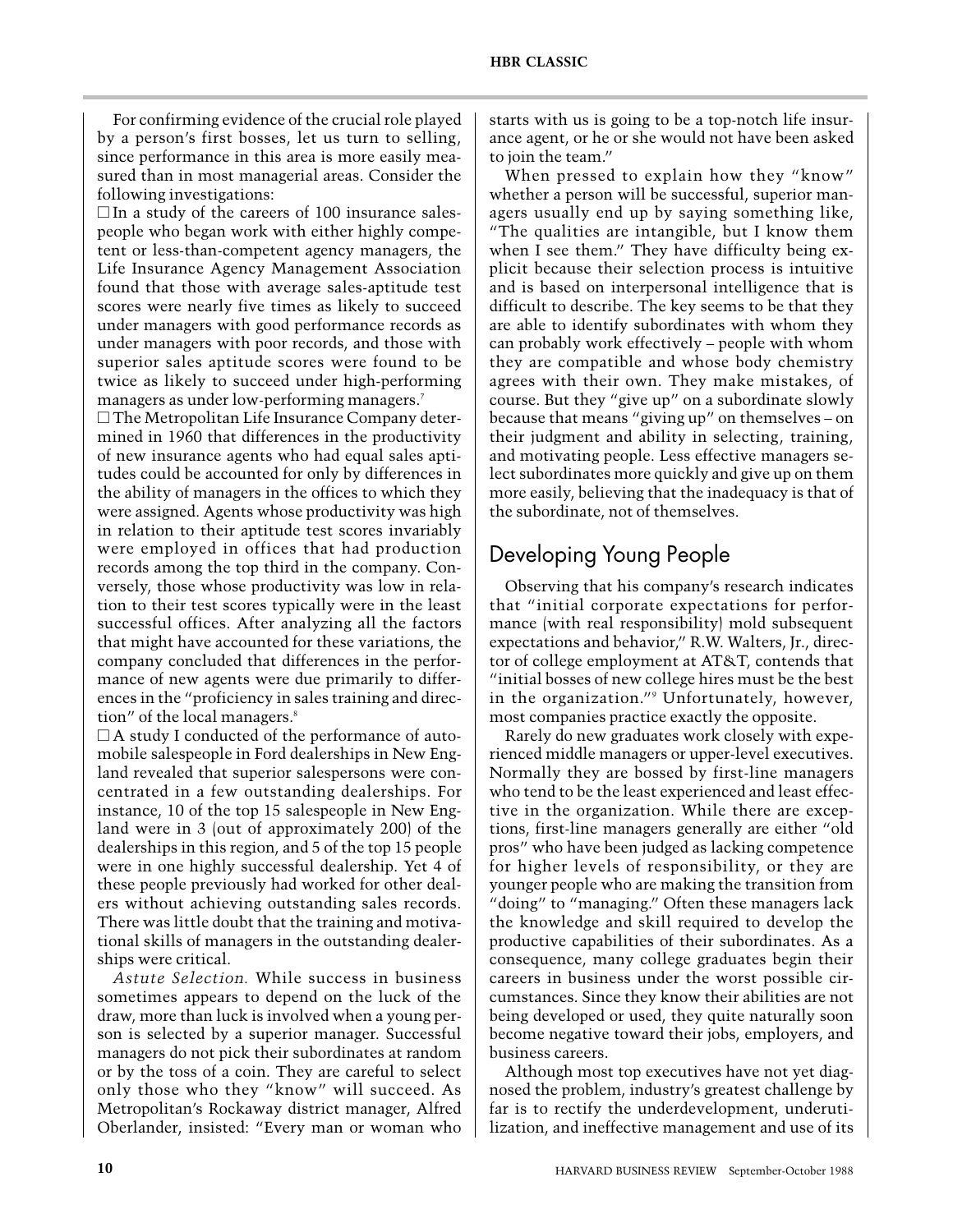most valuable resource – its young managerial and professional talent.

*Disillusion and Turnover.* The problem posed to corporate management is underscored by the sharply rising rates of attrition among young managerial and professional personnel. Turnover among managers one to five years out of college is almost twice as high now as it was a decade ago, and five times as high as two decades ago. Three out of five companies surveyed by *Fortune* magazine in the fall of 1968 reported that turnover rates among young managers and professionals were higher than five years ago.<sup>10</sup> While the high level of

economic activity and the shortage of skilled personnel have made jobhopping easier, the underlying causes of high attrition, I am convinced, are underdevelopment and underutilization of a work force that has high career aspirations.

The problem can be seen in its extreme form in the excessive attri-

tion rates of college and university graduates who begin their careers in sales positions. Whereas the average company loses about 50% of its new college and university graduates within three to five years, attrition rates as high as 40% in the *first* year are common among college graduates who accept sales positions in the average company. This attrition stems primarily, in my opinion, from the failure of first-line managers to teach new college recruits what they need to know to be effective sales representatives.

As we have seen, young people who begin their careers working for less-than-competent sales managers are likely to have records of low productivity. When rebuffed by their customers and considered by their managers to have little potential for success, the young people naturally have great difficulty in maintaining their self-esteem. Soon they find little personal satisfaction in their jobs and, to avoid further loss of self-respect, leave their employers for jobs that look more promising. Moreover, as reports about the high turnover and disillusionment of those who embarked on sales careers filter back to college campuses, new graduates become increasingly reluctant to take jobs in sales.

Thus ineffective first-line sales management sets off a sequence of events that ends with college and university graduates avoiding careers in selling. To a lesser extent, the same pattern is duplicated in other functions of business, as evidenced by the growing trend of college graduates to pursue careers in "more meaningful" occupations, such as teach-

A serious "generation gap" between bosses and subordinates is another significant cause of breakdown. Many managers resent the abstract, academic language and narrow rationalization characteristically used by recent graduates. As one manager expressed it to me, "For God's sake, you need a lexicon even to talk with these kids." Nondegreed managers often are particularly resentful, perhaps because they feel threatened by the bright young people with book-learned knowledge that they do not understand.

For whatever reason, the "generation gap" in many companies is eroding managerial expecta-

## We all are like Eliza Doolittle – we behave according to how we're treated.

tions of new college graduates. For instance, I know of a survey of management attitudes in one of the nation's largest companies that revealed that 54% of its first-line and second-line managers believed that new college recruits were "not as good as they were five years ago." Since what managers expect of subordinates influences the way they treat them, it is understandable that new graduates often develop negative attitudes toward their jobs and their employers. Clearly, low managerial expectations and hostile attitudes are not the basis for effective management of new people entering business.

Industry has not developed effective first-line managers fast enough to meet its needs. As a consequence, many companies are underdeveloping their most valuable resource – talented young men and women. They are incurring heavy attrition costs and contributing to the negative attitudes young people often have about careers in business.

For top executives in industry who are concerned with the productivity of their organizations and the careers of young employees, the challenge is clear: to speed the development of managers who will treat subordinates in ways that lead to high performance and career satisfaction. Managers not only shape the expectations and productivity of their subordinates but also influence their attitudes toward their jobs and themselves. If managers are unskilled, they leave scars on the careers of young people, cut deeply into their self-esteem, and distort their image of themselves as human beings. But if they are skillful and have high expectations,